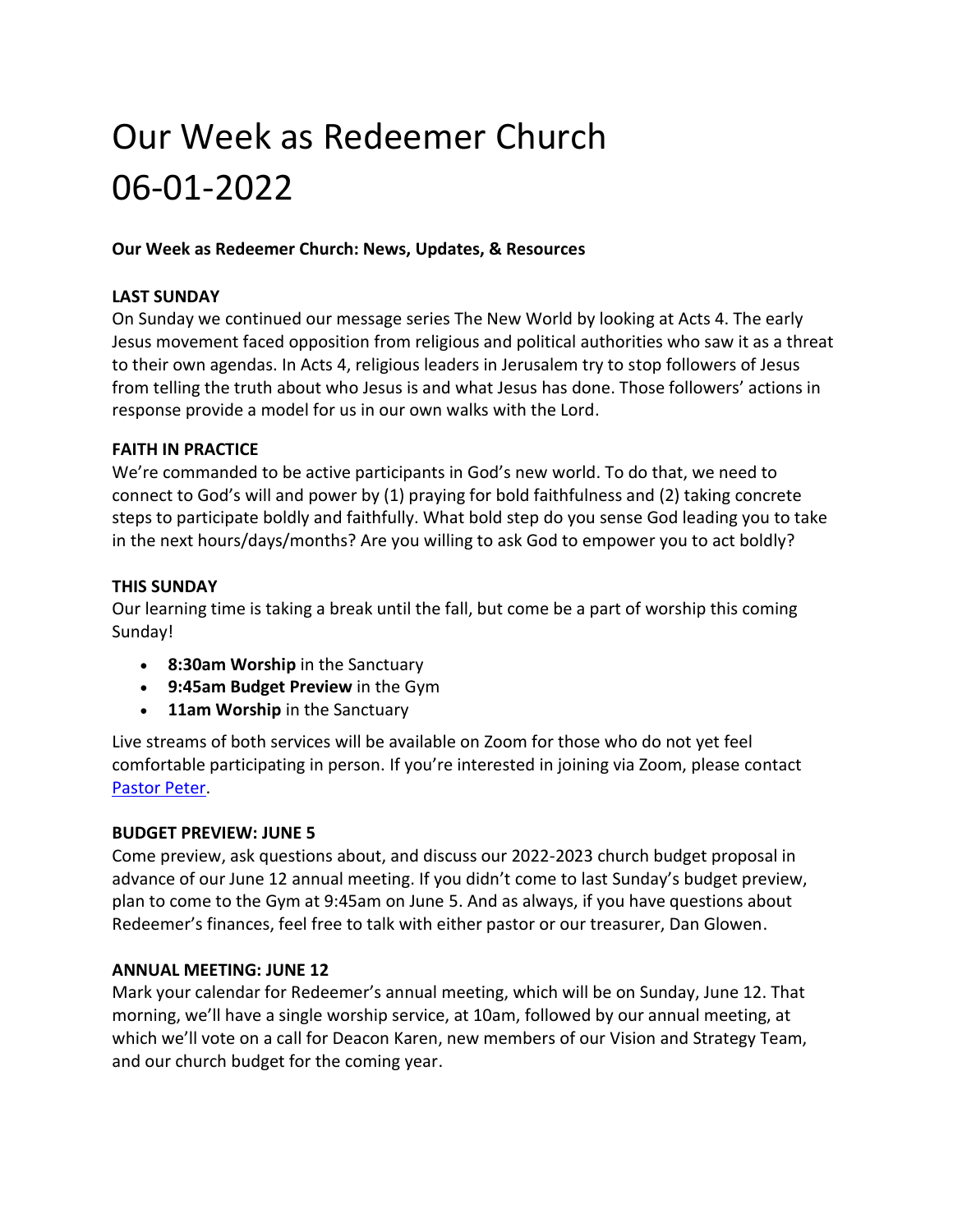#### **FIRST SUNDAY FOOD DONATION: JUNE 5**

This coming Sunday, June 5, we'll be collecting nonperishable food items for Maine Township Food Pantry. If you're able, please bring something to support our neighbors in need.

# **FAITH IN ACTION: SUNDAY SUPPER**

This Sunday, June 5, at 10am, we'll be packing drinks and desserts to be distributed later that day at the [Park Ridge Sunday Night Supper ministry.](https://www.sundaysupperspr.org/) This is a great opportunity to love and serve our neighbors through the giving of our time. Questions? Contact [Deacon Karen.](mailto:karen@redeemerparkridge.com)

# **DROP-IN FELLOWSHIP**

Over the summer we're planning a number of drop-in events so we can catch up (or make friends) with others from Redeemer. The first of these events is on Tuesday, June 14, at 6:30pm, at the Park Ridge Dairy Queen (2 Devon Ave, Park Ridge). No RSVP necessary—just drop by and say hello. Questions? Contact [Pastor Dan.](mailto:dan@redeemerparkridge.com)

# **SENIOR LUNCHEON**

Next Tuesday, June 7, at 11am, all seniors are invited to come for Bible study, fellowship, and lunch as we continue meeting for our monthly Senior Luncheon gatherings. Questions? Contact [Pastor Dan.](mailto:dan@redeemerparkridge.com)

# **NO CENTERING PRAYER THIS SUMMER**

We are taking a break from weekly Centering Prayer. Over the summer, we'll be discerning whether or not to return to a weekly prayer opportunity in the fall, and if so, whether to continue with Centering Prayer or try a different format. If you have questions, ideas, or would like to be involved in this process, please contact [rachel@redeemerparkridge.com.](mailto:rachel@redeemerparkridge.com)

# **FAITH IN ACTION: PARK CLEAN UP & FOOD COLLECTION**

On Saturday, June 25, come to Third Place Chicago at 10am and help care for creation as we work together to pick up trash at Wilson Park and in front of Third Place Chicago. All supplies will be provided, but feel free to bring your own gardening gloves if you prefer—and dress for the weather. We'll also be collecting food for St. Cyprian's Food Pantry, so consider bringing a non-perishable food item with you. Questions? Contact [Deacon Karen.](mailto:karen@redeemerparkridge.com)

# **MEN'S GROUP: EVERY OTHER THURSDAY, 7PM**

The Redeemer men's group meets every other Thursday, from 7-8:30pm. We gather in a hybrid format in person in the church sanctuary along with those participating via Zoom (next meeting is June 2). We're currently watching an engaging video series based on the book *How (Not) to Read the Bible,* by Dan Kimball*.* Contact [Joe Duea](mailto:duea1rep@sbcglobal.net) with any questions.

# **REDEEMER BOOK CLUB: MONDAY, JUNE 6, 6:30PM**

Everyone is welcome to participate in Redeemer's book club. The next meeting will be Monday, June 6, at 6:30pm, at Redeemer Church. We'll discuss *[Where the Forest Meets the Stars,](https://www.goodreads.com/book/show/40545956-where-the-forest-meets-the-stars?ref=nav_sb_ss_1_27)* by [Glendy Vanderah.](https://www.goodreads.com/book/show/40545956-where-the-forest-meets-the-stars?ref=nav_sb_ss_1_27) Please contact [Linda Gonzales](mailto:cpd5137@yahoo.com) with any questions.